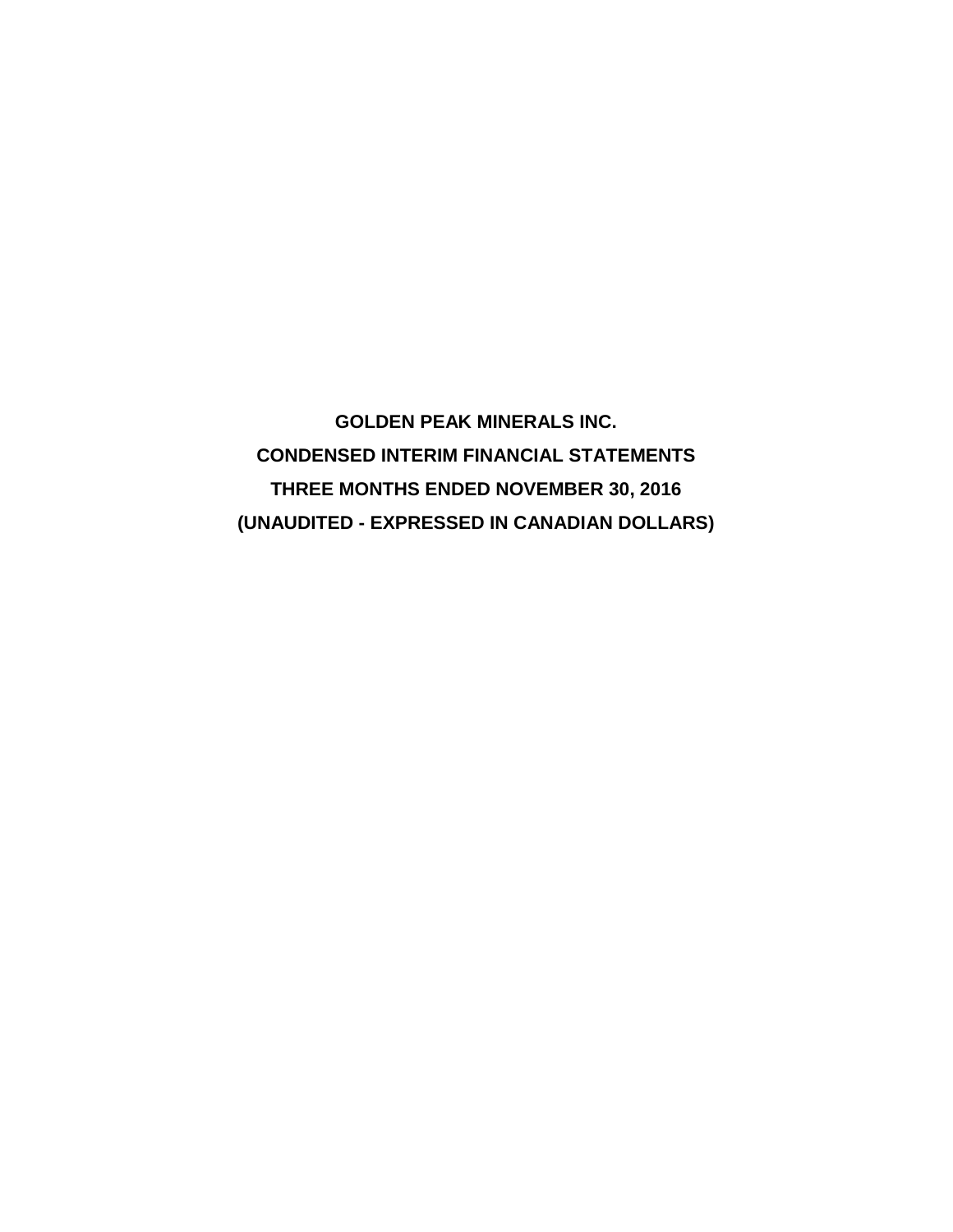# **NOTICE OF NO AUDITOR REVIEW OF CONDENSED INTERIM FINANCIAL STATEMENTS**

Under National Instrument 51-102, Part 4, subsection 4.3(3) (a), if an auditor has not performed a review of the condensed interim financial statements they must be accompanied by a notice indicating that the condensed interim financial statements have not been reviewed by an auditor.

The accompanying unaudited condensed interim financial statements of the Company have been prepared by and are the responsibility of the Company's management.

The Company's independent auditor has not performed a review of these condensed interim financial statements in accordance with standards established by the Canadian Institute of Chartered Accountants for a review of condensed interim financial statements by an entity's auditor.

January 25, 2017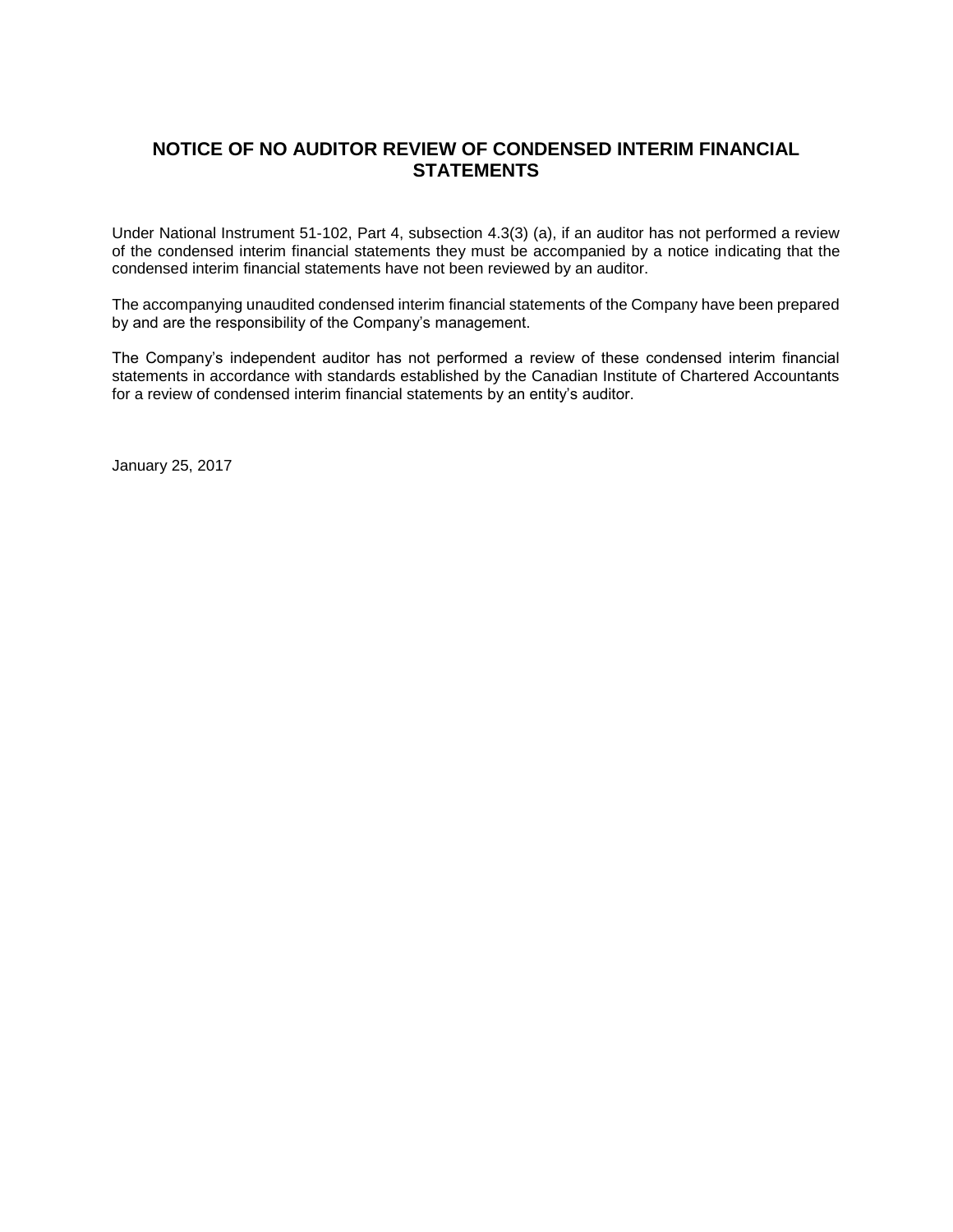#### **GOLDEN PEAK MINERALS INC. Condensed Interim Statements of Financial Position (Unaudited - Expressed in Canadian Dollars)**

|                                                   | November 30,<br>2016 | October 31,<br>2016 |
|---------------------------------------------------|----------------------|---------------------|
| <b>ASSETS</b>                                     |                      |                     |
| Current                                           |                      |                     |
| Cash                                              | \$<br>49,173         | \$<br>170           |
| Share subscriptions receivable                    | 46,599               |                     |
| <b>GST</b> receivable                             | 19,028               | 6,859               |
| Prepaid expenses                                  | 6,519                |                     |
|                                                   | 121,319              | 7,029               |
| Prepaid expenses                                  | 24,250               |                     |
| Exploration and evaluation assets (Note 6)        | 1,645,305            | 393,959             |
|                                                   | \$<br>1,790,874      | \$<br>400,988       |
| <b>LIABILITIES &amp; SHAREHOLDERS' EQUITY</b>     |                      |                     |
| <b>Liabilities</b>                                |                      |                     |
| Current                                           |                      |                     |
| Accounts payable and accrued liabilities (Note 7) | \$<br>160,212        | \$<br>279,002       |
| <b>Shareholders' Equity</b>                       |                      |                     |
| Share capital (Note 8)                            | 3,216,114            | 1,487,628           |
| Contributed surplus                               | 307,545              | 219,332             |
| Deficit                                           | (1,892,997)          | (1,584,974)         |
|                                                   | 1,630,662            | 121,986             |
|                                                   | \$<br>1,790,874      | \$<br>400,988       |

Going Concern (Note 2) Commitments (Notes 6 and 11) Subsequent Events (Note 12)

Authorized for issuance on behalf of the Board:

 *"R. Todd Hanas"* Director

 *"Dominic Verdejo"* Director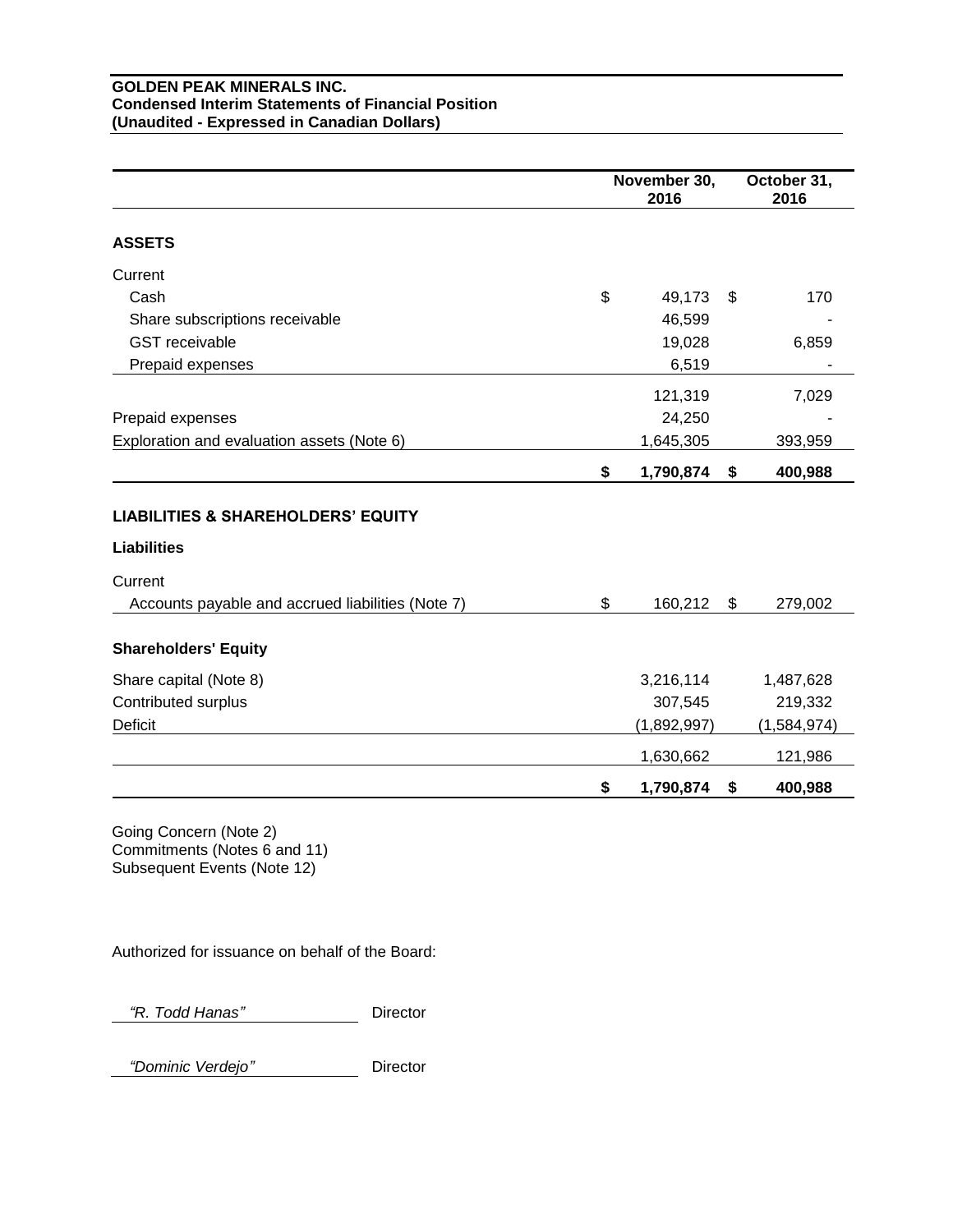## **GOLDEN PEAK MINERALS INC. Condensed Interim Statements of Comprehensive Loss For the Three Months Ended November 30, (Unaudited - Expressed in Canadian Dollars)**

|                                                      | 2016                  | 2015         |
|------------------------------------------------------|-----------------------|--------------|
| <b>Expenses</b>                                      |                       |              |
| Consulting fees                                      | \$<br>73,500 \$       |              |
| Management fees (Note 7)                             | 28,250                | 15,000       |
| Office and general                                   | 1,084                 | 5,047        |
| Professional fees (Note 7)                           | 1,411                 | 8,112        |
| Rent (Note 7)                                        |                       | 5,774        |
| Share-based payments (Note 8)                        | 12,550                |              |
| Shareholder communications and investor relations    | 33,043                | 200          |
| Transfer agent and filing fees                       | 50,408                | 2,261        |
| <b>Net Loss Before Other Items</b>                   | (200, 246)            | (36, 394)    |
| <b>Other Items</b>                                   |                       |              |
| Part XII.6 tax and penalties (Note 11)               | 444                   |              |
| Loss on settlement of accounts payable (Note 8)      | 107,333               |              |
|                                                      | (107, 777)            |              |
| Net Loss and Comprehensive Loss for the Period       | \$<br>$(308, 023)$ \$ | (36, 394)    |
| Loss per Share - Basic and Diluted                   | \$<br>(0.06)          | \$<br>(0.03) |
| Weighted Average Number of Common Shares Outstanding | 5,470,980             | 1,301,860    |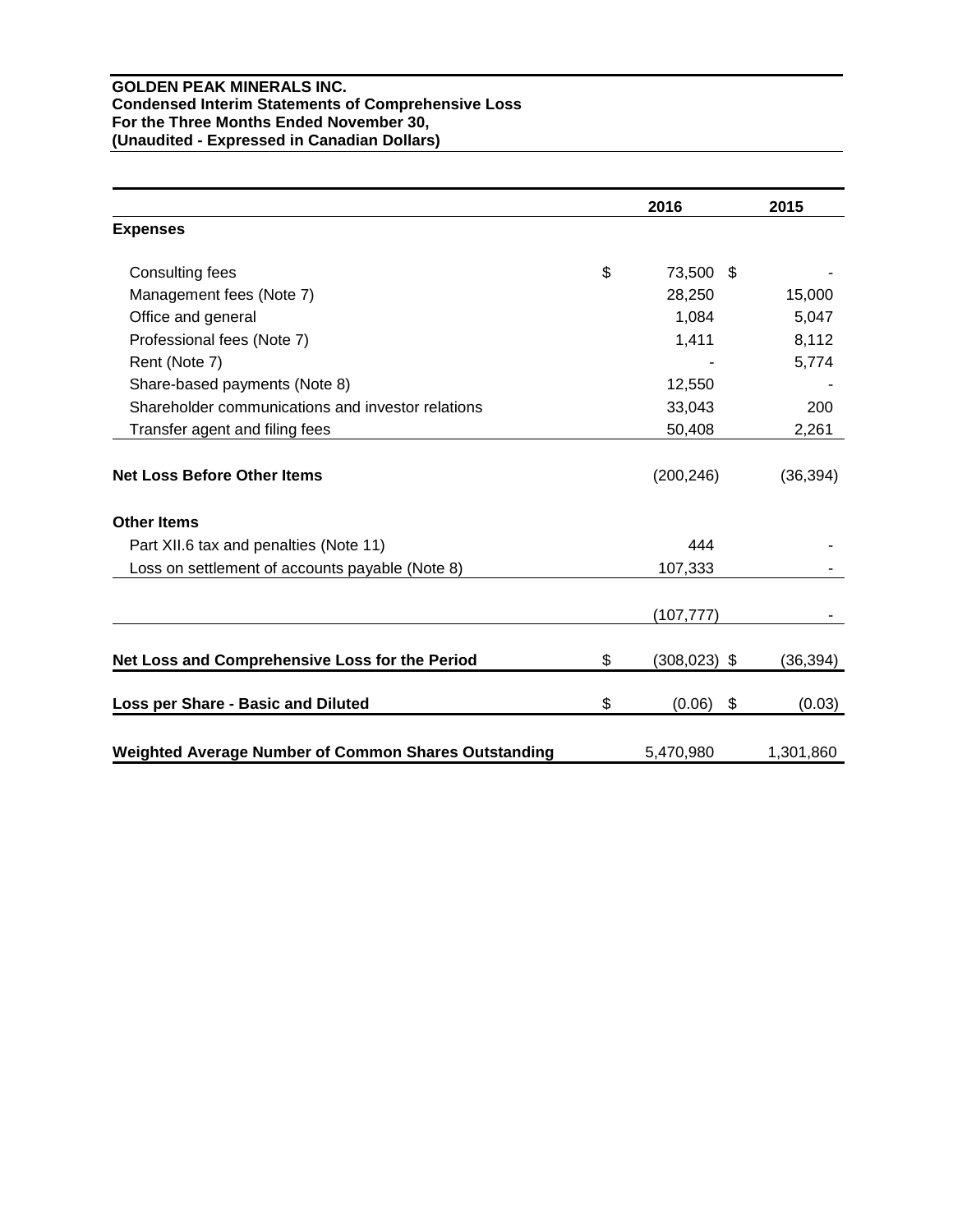## **GOLDEN PEAK MINERALS INC. Condensed Interim Statement of Changes in Equity (Unaudited - Expressed in Canadian Dollars)**

|                                                     |                                   | <b>Share Capital</b> |                                      |                  |                 |
|-----------------------------------------------------|-----------------------------------|----------------------|--------------------------------------|------------------|-----------------|
|                                                     | <b>Number of</b><br><b>Shares</b> | <b>Share Capital</b> | <b>Contributed</b><br><b>Surplus</b> | <b>Deficit</b>   | <b>Total</b>    |
| Balance, August 31, 2015                            | 1,301,860                         | 1,116,381<br>S.      | 212,129<br>\$                        | (1,009,738)<br>S | 318,772<br>S.   |
| Net and comprehensive loss for the period           |                                   |                      |                                      | (36, 394)        | (36, 394)       |
|                                                     |                                   |                      |                                      |                  |                 |
| Balance, November 30, 2015                          | 1,301,860                         | 1,116,381            | 212,129                              | (1,046,132)      | 282,378         |
| Shares issued for exploration and evaluation assets | 307,500                           | 212,750              |                                      |                  | 212,750         |
| Shares issued for cash                              | 307,141                           | 185,000              |                                      |                  | 185,000         |
| Share issuance costs                                |                                   | (19,300)             |                                      |                  | (19,300)        |
| Finders' warrants                                   |                                   | (7,203)              | 7,203                                |                  |                 |
| Net and comprehensive loss for the period           |                                   |                      |                                      | (538, 842)       | (538, 842)      |
|                                                     |                                   |                      |                                      |                  |                 |
| Balance, August 31, 2016                            | 1,916,501                         | 1,487,628            | 219,332                              | (1,584,974)      | 121,986         |
| Shares issued for exploration and evaluation assets | 2,850,000                         | 1,150,000            |                                      |                  | 1,150,000       |
| Shares issued for cash                              | 4,166,658                         | 499,999              |                                      |                  | 499,999         |
| Share issuance costs                                |                                   | (3, 483)             |                                      |                  | (3, 483)        |
| Shares issued for settlement of accounts payable    | 9,259                             | 4,074                |                                      |                  | 4,074           |
| Units issued for settlement of accounts payable     | 177,037                           | 77,896               | 75,663                               |                  | 153,559         |
| Stock options granted                               |                                   |                      | 12,550                               |                  | 12,550          |
| Net and comprehensive loss for the period           |                                   |                      |                                      | (308, 023)       | (308, 023)      |
|                                                     |                                   |                      |                                      |                  |                 |
| Balance, November 30, 2016                          | 9,119,455                         | 3,216,114<br>S       | 307,545<br>\$                        | (1,892,997)<br>S | 1,630,662<br>S. |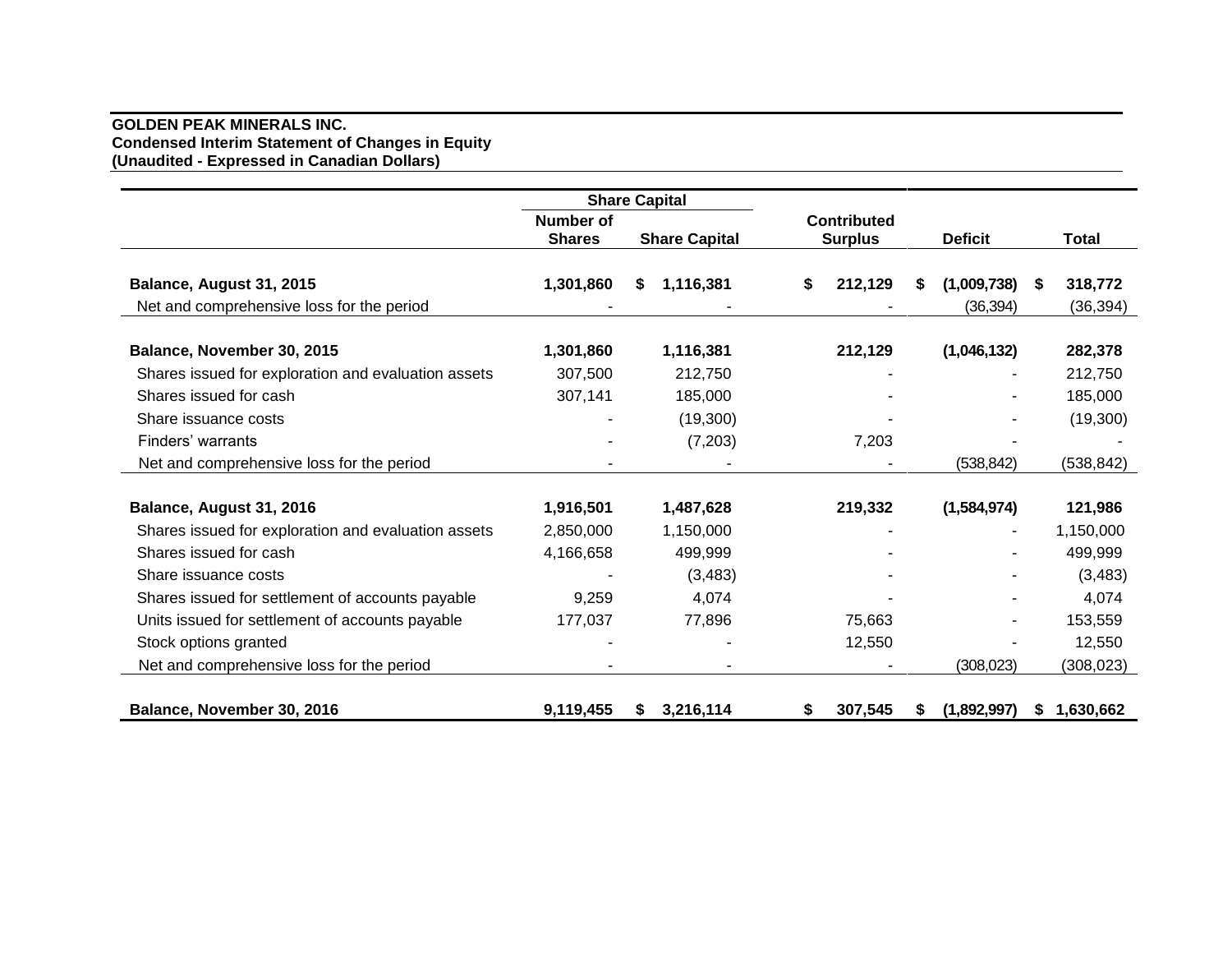#### **GOLDEN PEAK MINERALS INC. Condensed Interim Statements of Cash Flows For the Three Months Ended November 30, (Unaudited - Expressed in Canadian Dollars)**

|                                                                         | 2016                  |    | 2015      |
|-------------------------------------------------------------------------|-----------------------|----|-----------|
| <b>Operating Activities</b>                                             |                       |    |           |
| Net loss for the period                                                 | \$<br>$(308, 023)$ \$ |    | (36, 394) |
| Items not involving cash:                                               |                       |    |           |
| Share-based payments                                                    | 12,550                |    |           |
| Loss on settlement of accounts payable                                  | 107,333               |    |           |
|                                                                         |                       |    |           |
| Changes in non-cash working capital balances:                           |                       |    |           |
| <b>GST</b> receivable                                                   | (12, 169)             |    | (1,881)   |
| Prepaid expenses                                                        | (30, 769)             |    |           |
| Accounts payable and accrued liabilities                                | (57, 840)             |    | 35,155    |
| <b>Cash Used in Operating Activities</b>                                | (288, 918)            |    | (3, 120)  |
| <b>Investing Activity</b>                                               |                       |    |           |
| Exploration and evaluation asset expenditures, net                      | (111, 996)            |    |           |
|                                                                         |                       |    |           |
| <b>Cash Used in Investing Activity</b>                                  | (111, 996)            |    |           |
| <b>Financing Activities</b>                                             |                       |    |           |
| Shares issued for cash, net                                             | 449,917               |    |           |
| Loans from directors                                                    |                       |    | 3,000     |
|                                                                         |                       |    |           |
| <b>Cash Provided by Financing Activities</b>                            | 449,917               |    | 3,000     |
| <b>Change in Cash</b>                                                   | 49,003                |    | (120)     |
| <b>Cash, Beginning of Period</b>                                        | 170                   |    | 190       |
|                                                                         |                       |    |           |
| <b>Cash, End of Period</b>                                              | \$<br>49,173          | \$ | 70        |
|                                                                         |                       |    |           |
| <b>Non-Cash Transactions and Supplemental Disclosures</b>               |                       |    |           |
| Shares issued for exploration and evaluation asset (Notes 6 and 8)      | \$<br>1,150,000       | \$ |           |
| Shares and units issued for accounts payable                            | \$<br>157,663         | \$ |           |
| Exploration and evaluation expenditures included in accounts<br>payable | \$<br>14,350          | S  |           |
| Interest paid                                                           | \$                    | \$ |           |
| Income taxes paid                                                       | \$                    | \$ |           |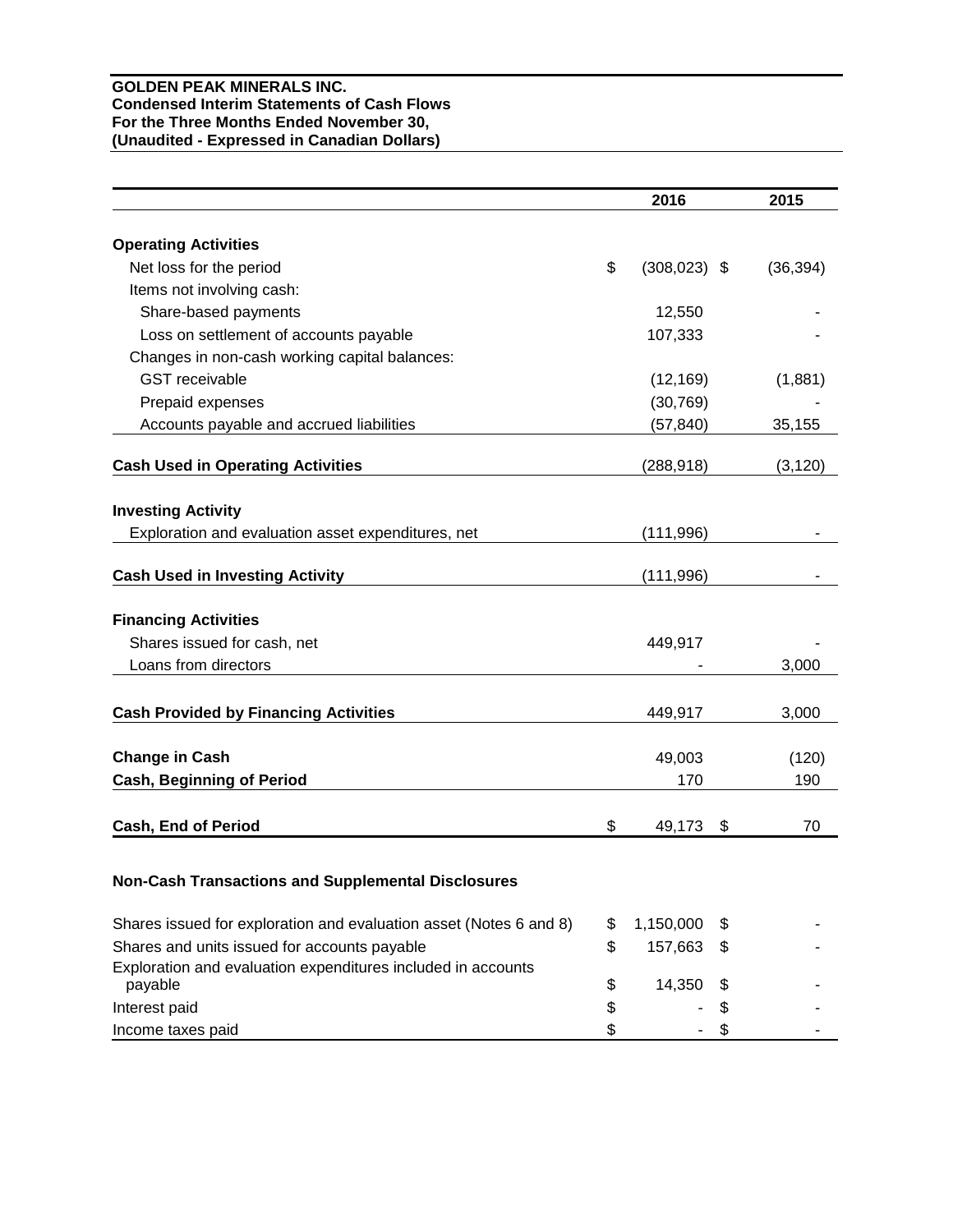## **1. NATURE AND CONTINUANCE OF OPERATIONS**

Golden Peak Minerals Inc. (the "Company") is an exploration stage company incorporated pursuant to the British Columbia Business Corporations Act on March 31, 2011. The principal business of the Company is the identification, evaluation and acquisition of mineral properties, as well as exploration of mineral properties once acquired. The Company's shares are listed for trading on the TSX Venture Exchange ("TSX-V") under the symbol "GP". The address of the Company's corporate office and its principal place of business is 510-744 West Hasting Street, Vancouver, British Columbia, Canada, V6C 1A1.

On August 11, 2016, the Company consolidated its common shares on a one new share for ten old shares basis. All share and per share amounts have been revised to reflect the consolidation.

#### **2. GOING CONCERN**

These condensed interim financial statements have been prepared on the basis of accounting principles applicable to a going concern, which assumes that the Company will continue in operation for the foreseeable future and will be able to realize its assets and discharge its liabilities in the normal course of operations.

The Company incurred a net loss of \$308,023 for the three months ended November 30, 2016 (2015 - \$36,394) and has an accumulated deficit of \$1,892,997 at November 30, 2016 (August 31, 2016 - \$1,584,974). These factors indicate the existence of a material uncertainty that may cast significant doubt about the Company's ability to continue as a going concern.

The Company's ability to continue its operations and to realize assets at their carrying values is dependent upon its ability to fund its existing acquisition and exploration commitments on its exploration and evaluation assets when they come due, which would cease to exist if the Company decides to terminate its commitments, and to cover its operating costs. The Company may be able to generate working capital to fund its operations by the sale of its exploration and evaluation assets or raising additional capital through equity markets. However, there is no assurance it will be able to raise funds in the future. These condensed interim financial statements do not give effect to any adjustments required to realize its assets and discharge its liabilities in other than the normal course of business and at amounts different from those reflected in the accompanying condensed interim financial statements.

#### **3. BASIS OF PREPARATION**

a) Statement of compliance

The condensed interim financial statements of the Company have been prepared in accordance with IAS 34 Interim Financial Reporting.

The condensed interim financial statements of the Company should be read in conjunction with the Company's 2016 annual financial statements which have been prepared in accordance with International Financial Reporting Standards ("IFRS") as issued by the International Accounting Standards Board ("IASB").

These financial statements were reviewed by the Audit Committee and approved and authorized for issue by the Board of Directors on January 25, 2017.

b) Measurement basis

These condensed interim financial statements have been prepared under the historical cost basis, except for financial instruments classified as available-for-sale, and fair value through profit or loss. These condensed interim financial statements have been prepared under the accrual basis of accounting, except for cash flow information.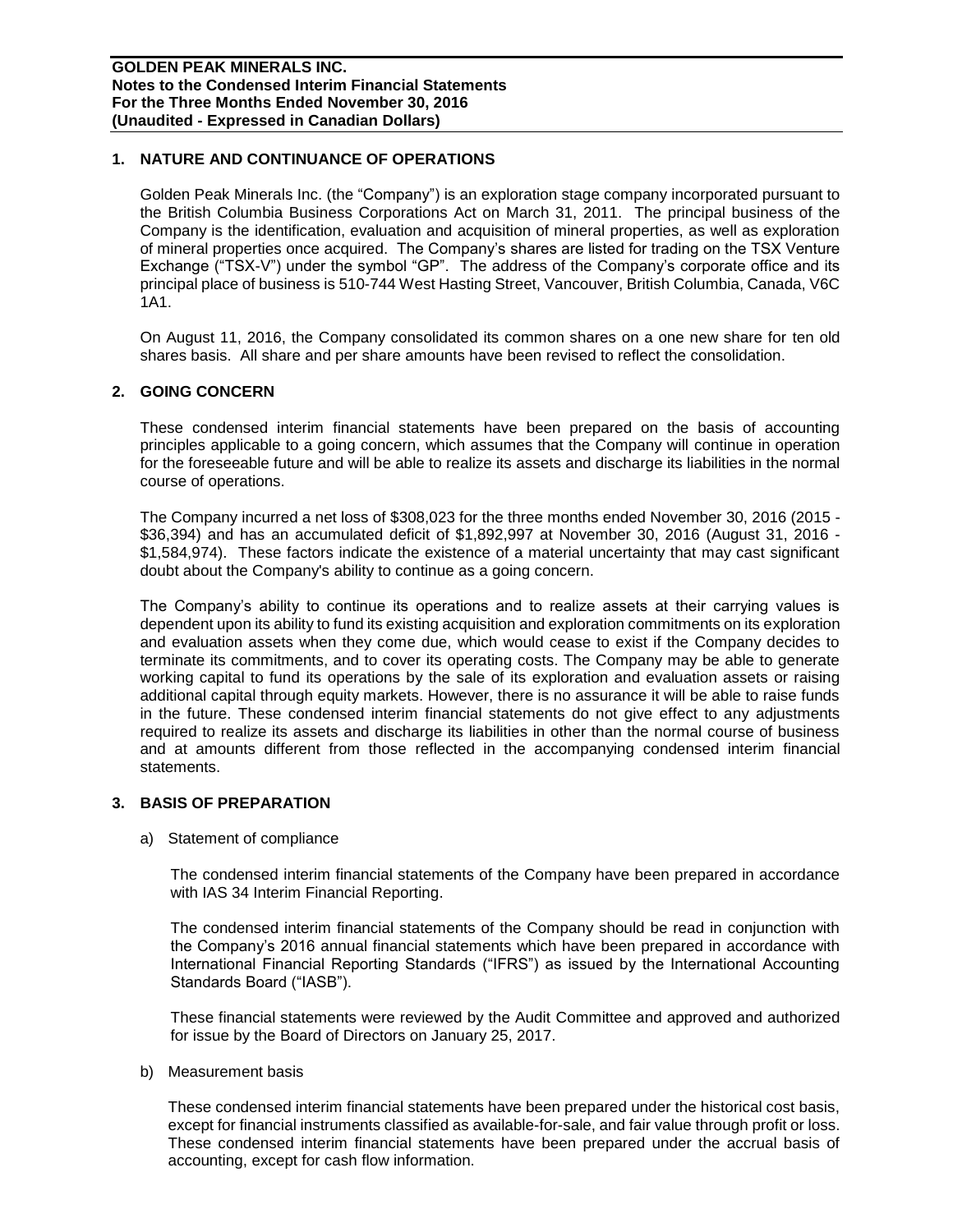#### **4. SIGNIFICANT ACCOUNTING POLICIES**

The condensed interim financial statements have been prepared, for all periods presented, following the same accounting policies and methods of computation as described in Note 4 to the audited financial statements for the year ended August 31, 2016.

## **5. CRITICAL ACCOUNTING ESTIMATES AND JUDGMENTS**

The Company makes estimates and assumptions about the future that affect the reported amounts of assets and liabilities. Estimates and judgments are continually evaluated based on historical experience and other factors, including expectations of future events that are believed to be reasonable under the circumstances. In the future, actual experience may differ from these estimates and assumptions.

The effect of a change in an accounting estimate is recognized prospectively by including it in comprehensive income/loss in the year of the change, if the change affects that year only, or in the year of the change and future years, if the change affects both.

#### *Critical judgments in applying accounting policies*

Information about critical judgments in applying accounting policies that have the most significant risk of causing material adjustment to the carrying amounts of assets and liabilities recognized in the condensed interim financial statements within the next financial year are discussed below:

a) Impairment of exploration and evaluation assets

The application of the Company's accounting policy for exploration and evaluation expenditure and impairment of the capitalized expenditures requires judgment in determining whether it is likely that future economic benefits will flow to the Company, which may be based on assumptions about future events or circumstances. Estimates and assumptions made may change if new information becomes available. If, after expenditure is capitalized, information becomes available suggesting that the recovery of expenditure is unlikely, the amount capitalized is written off in the profit or loss in the year the new information becomes available.

b) Title to mineral property interests

Although the Company has taken steps to verify title to mineral properties in which it has an interest, these procedures do not guarantee the Company's title. Such properties may be subject to prior agreements or transfers and title may be affected by undetected defects.

c) Income taxes

Significant judgment is required in determining the provision for income taxes. There are many transactions and calculations undertaken during the ordinary course of business for which the ultimate tax determination is uncertain. The Company recognizes liabilities and contingencies for anticipated tax audit issues based on the Company's current understanding of the tax law. For matters where it is probable that an adjustment will be made, the Company records its best estimate of the tax liability including the related interest and penalties in the current tax provision. Management believes they have adequately provided for the probable outcome of these matters; however, the final outcome may result in a materially different outcome than the amount included in the tax liabilities.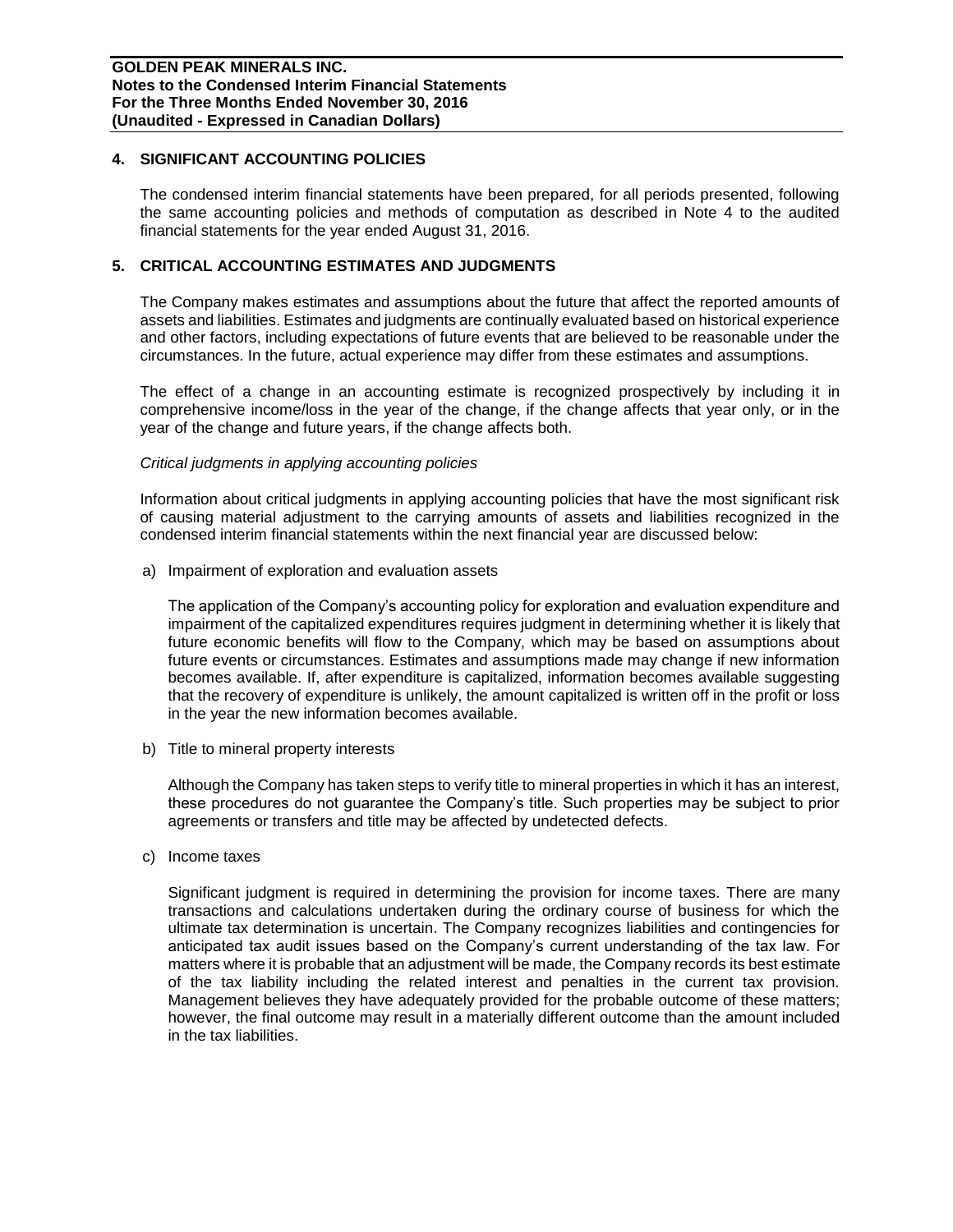## **5. CRITICAL ACCOUNTING ESTIMATES AND JUDGMENTS** (Continued)

*Critical judgments in applying accounting policies* (continued)

c) Income taxes (continued)

In addition, the Company recognizes deferred tax assets relating to tax losses carried forward to the extent that it is probable that taxable profit will be available against which a deductible temporary difference can be utilized. This is deemed to be the case when there are sufficient taxable temporary differences relating to the same taxation authority and the same taxable entity which are expected to reverse in the same year as the expected reversal of the deductible temporary difference, or in years into which a tax loss arising from the deferred tax asset can be carried back or forward. However, utilization of the tax losses also depends on the ability of the taxable entity to satisfy certain tests at the time the losses are recouped.

d) Going concern risk assessment

The Company's ability to continue its operations and to realize assets at their carrying values is dependent upon its ability to fund its existing acquisition and exploration commitments on its exploration and evaluation assets when they come due, which would cease to exist if the Company decides to terminate its commitments, and to cover its operating costs. The Company may be able to generate working capital to fund its operations by the sale of its exploration and evaluation assets or raising additional capital through equity markets. However, there is no assurance it will be able to raise funds in the future. These condensed interim financial statements do not give effect to any adjustments required to realize it assets and discharge its liabilities in other than the normal course of business and at amounts different from those reflected in the accompanying condensed interim financial statements.

#### *Key sources of estimation uncertainty*

The following are key assumptions concerning the future and other key sources of estimation uncertainty that have a significant risk of resulting in material adjustments to the condensed interim financial statements.

a) Decommissioning liabilities

Rehabilitation provisions have been created based on the Company's internal estimates. Assumptions, based on the current economic environment, have been made which management believes are a reasonable basis upon which to estimate the future liability. These estimates take into account any material changes to the assumptions that occur when reviewed regularly by management. Estimates are reviewed annually and are based on current regulatory requirements. Significant changes in estimates of contamination, restoration standards and techniques will result in changes to provisions from year to year. Actual rehabilitation costs will ultimately depend on future market prices for the rehabilitation costs which will reflect the market condition at the time the rehabilitation costs are actually incurred.

The final cost of the currently recognized rehabilitation provisions may be higher or lower than currently provided for. As at November 30, 2016, the Company has no known rehabilitation requirements and accordingly, no provision has been made.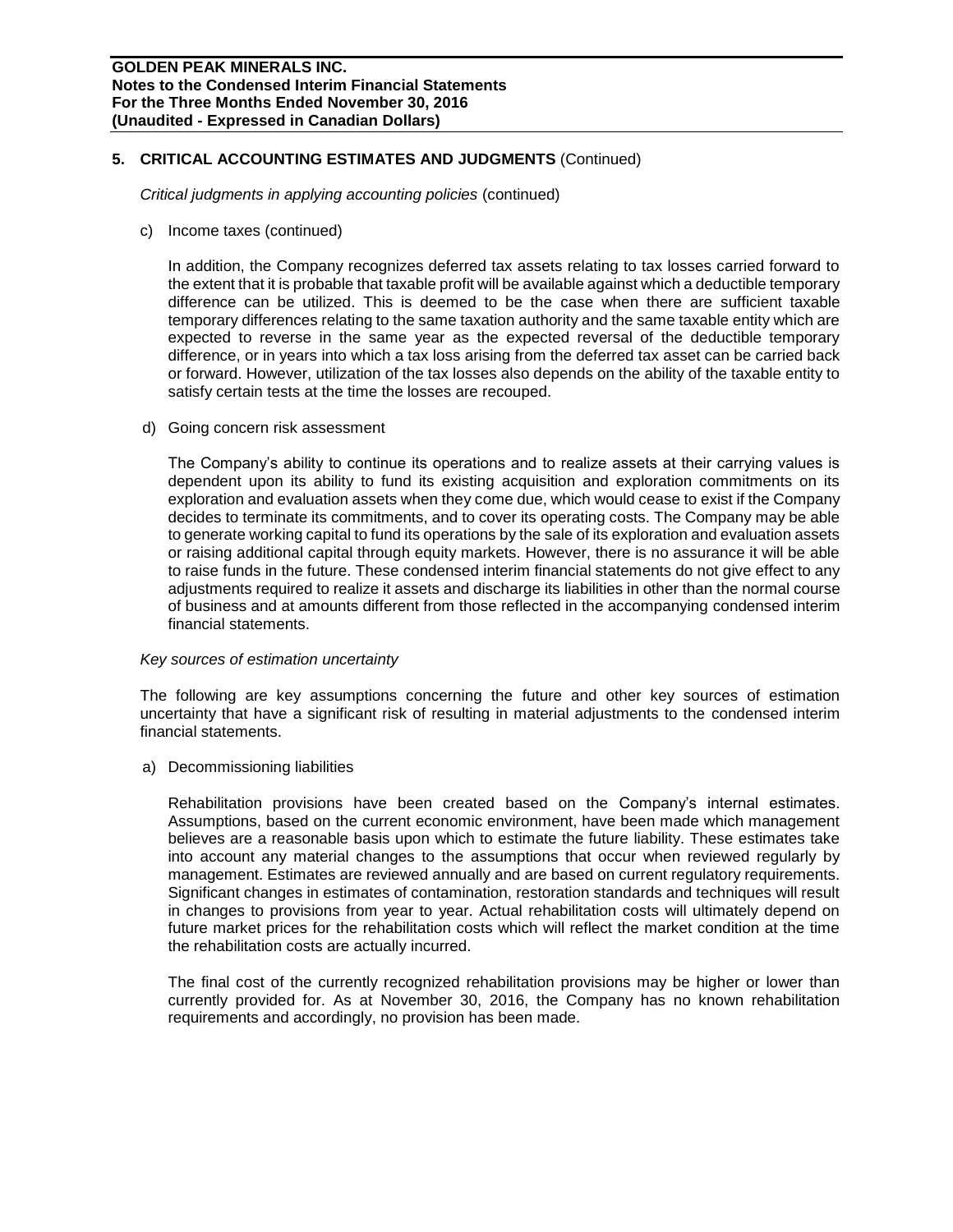## **5. CRITICAL ACCOUNTING ESTIMATES AND JUDGMENTS** (Continued)

*Key sources of estimation uncertainty* (continued)

b) Valuation of flow-through premium

The determination of the valuation of flow-through premium and warrants in equity units is subject to significant judgment and estimates. The flow-through premium is valued as the estimated premium that investors pay for the flow-through feature, being the portion in excess of the market value of shares without the flow-through feature issued in concurrent private placement financing. In the case that the Company did not issue non-flow-through shares together with the flow-through shares, the market value of shares without the flow-through feature will be determined using their closing quoted bid price.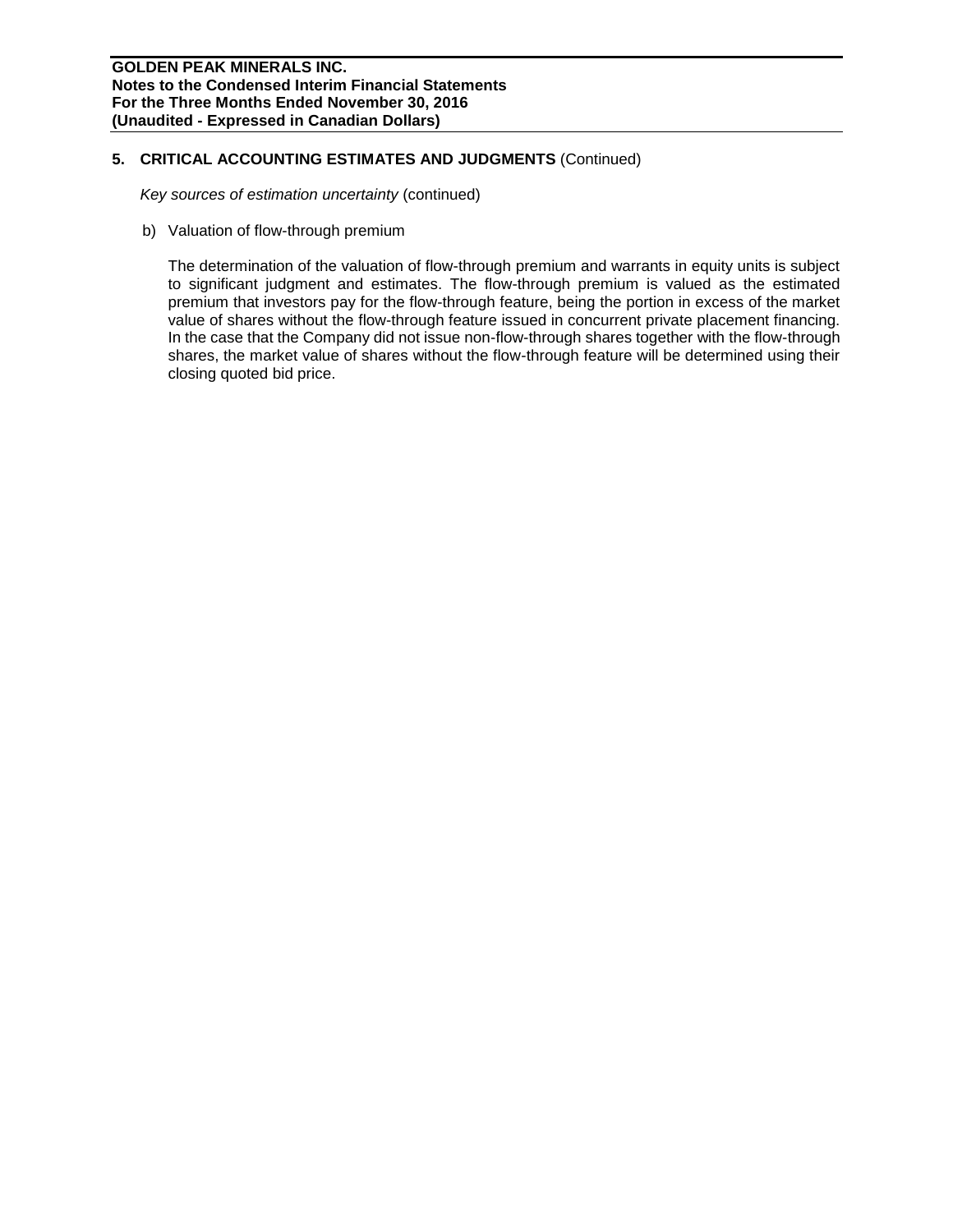# **6. EXPLORATION AND EVALUATION ASSETS**

Total costs incurred on exploration and evaluation asset are summarized as follows:

|                                                | Columbia<br><b>Shear</b><br><b>Property</b> |     | <b>Foubert</b><br>Lake<br><b>Property</b> |    | Oyster<br>Property |    | <b>Atikwa Lake</b><br><b>Property</b> | <b>Lac Lapointe</b><br>Property |    | Grenfell<br>Property |    | Heikki<br>Property |    | <b>Total</b> |
|------------------------------------------------|---------------------------------------------|-----|-------------------------------------------|----|--------------------|----|---------------------------------------|---------------------------------|----|----------------------|----|--------------------|----|--------------|
| <b>Acquisition Costs</b>                       |                                             |     |                                           |    |                    |    |                                       |                                 |    |                      |    |                    |    |              |
| Balance, August 31, 2015                       | \$<br>39,250                                | \$  | 155,000                                   | \$ |                    | S  |                                       | \$                              | \$ |                      | \$ |                    | \$ | 194,250      |
| Claim costs                                    |                                             |     |                                           |    |                    |    | 1,209                                 |                                 |    |                      |    |                    |    | 1,209        |
| Acquisition and option payments (shares)       |                                             |     |                                           |    | 60,000             |    | 60,000                                | 92,750                          |    |                      |    |                    |    | 212,750      |
| Impairment                                     | (39,250)                                    |     |                                           |    |                    |    |                                       |                                 |    |                      |    |                    |    | (39,250)     |
| Balance, August 31, 2016                       | $\blacksquare$                              |     | 155,000                                   |    | 60,000             |    | 61,209                                | 92,750                          |    |                      |    |                    |    | 368,959      |
| Acquisition and option payments (cash)         |                                             |     |                                           |    |                    |    |                                       |                                 |    | 50,000               |    |                    |    | 50,000       |
| Acquisition and option payments (shares)       |                                             |     |                                           |    |                    |    |                                       |                                 |    | 110,000              |    | 1,040,000          |    | 1,150,000    |
| Claim costs                                    |                                             |     |                                           |    |                    |    | 1,246                                 |                                 |    |                      |    |                    |    | 1,246        |
| Balance, November 30, 2016                     | $\overline{\phantom{0}}$                    |     | 155,000                                   |    | 60,000             |    | 62,455                                | 92,750                          |    | 160,000              |    | 1,040,000          |    | 1,570,205    |
| <b>Deferred Exploration Expenditures</b>       |                                             |     |                                           |    |                    |    |                                       |                                 |    |                      |    |                    |    |              |
| Balance, August 31, 2015                       | 240,148                                     |     |                                           |    |                    |    |                                       |                                 |    |                      |    |                    |    | 240,148      |
| Geological                                     |                                             |     |                                           |    |                    |    |                                       | 25,000                          |    |                      |    |                    |    | 25,000       |
| Impairment                                     | (240, 148)                                  |     |                                           |    | $\blacksquare$     |    | $\blacksquare$                        | $\sim$                          |    | $\blacksquare$       |    | $\sim$             |    | (240, 148)   |
| Balance, August 31, 2016                       |                                             |     |                                           |    |                    |    |                                       | 25,000                          |    |                      |    |                    |    | 25,000       |
| Camp and other                                 |                                             |     |                                           |    |                    |    | 30,000                                |                                 |    |                      |    |                    |    | 30,000       |
| Geological                                     |                                             |     |                                           |    |                    |    | 1,000                                 | 750                             |    | 5,000                |    | 13,350             |    | 20,100       |
| Balance, November 30, 2016                     | \$<br>$\blacksquare$                        | -\$ |                                           | \$ |                    | \$ | 31,000                                | \$<br>25,750                    | \$ | 5,000                | \$ | 13,350             | \$ | 75,100       |
| <b>Total Exploration and Evaluation Assets</b> |                                             |     |                                           |    |                    |    |                                       |                                 |    |                      |    |                    |    |              |
| Balance, August 31, 2016                       |                                             |     | 155,000                                   | \$ | 60,000             |    | 61.209                                | \$<br>117,750                   | \$ |                      | S  |                    | S  | 393,959      |
| Balance, November 30, 2016                     | $\blacksquare$                              | -S  | 155,000                                   | S  | 60,000             |    | 93,455                                | \$<br>118,500                   | S  | 165,000              | S  | 1,053,350          | S  | 1,645,305    |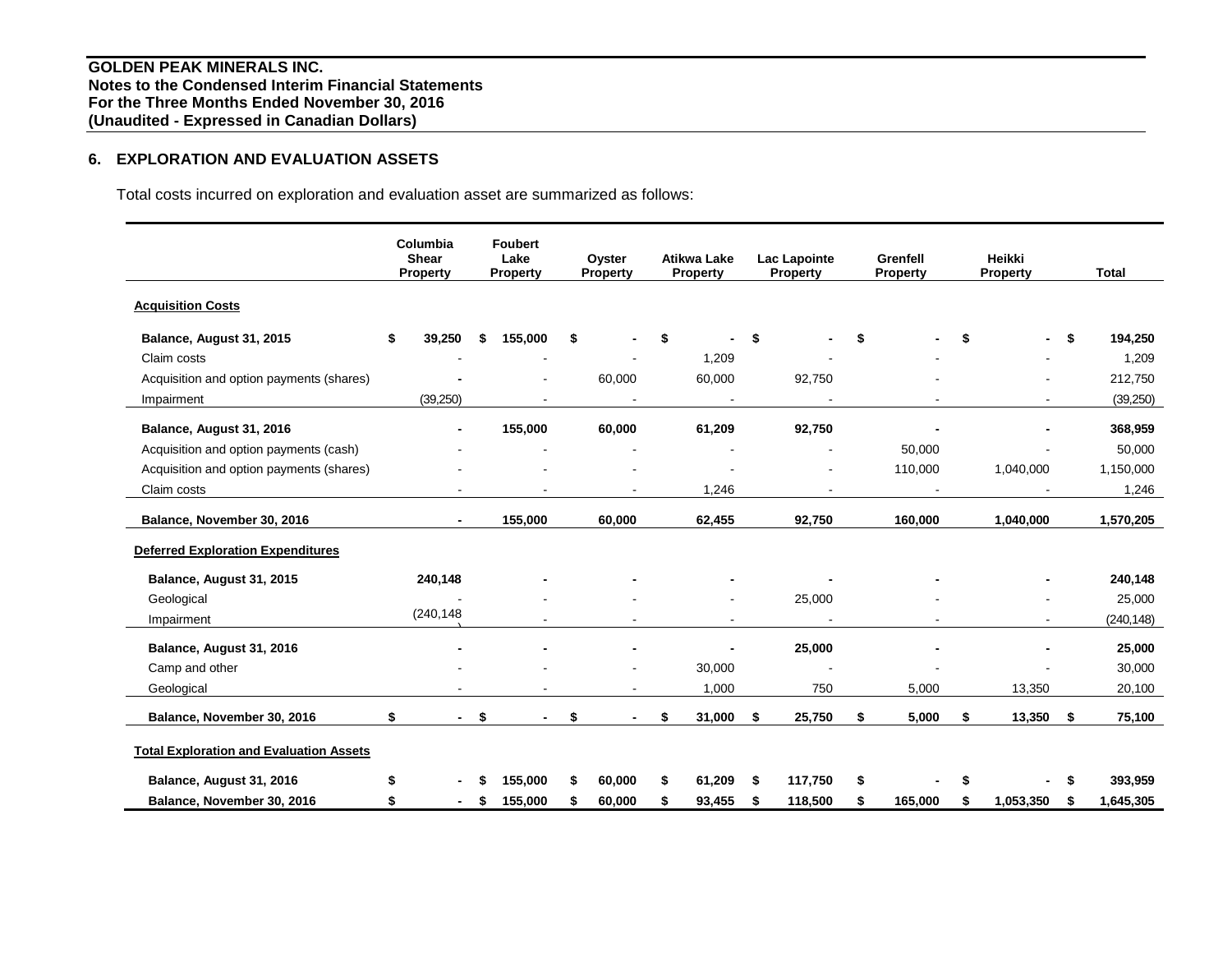## **6. EXPLORATION AND EVALUATION ASSETS** (Continued)

#### a) Columbia Shear Group Property

On May 9, 2011, and subsequently amended on September 17, 2012, the Company entered into an option agreement to acquire a 100% undivided interest in 22 mineral claims located in British Columbia. As consideration, the Company agreed to pay a total of \$75,000 in cash, issue 12,500 common shares of the Company and incur \$1,000,000 in exploration expenditures as follows:

|                                                  | Cash<br>Payments | Exploration<br><b>Expenditures</b> | Number of<br>Common<br><b>Shares</b><br>to be Issued |
|--------------------------------------------------|------------------|------------------------------------|------------------------------------------------------|
| Upon execution of the Agreement (paid)           | \$<br>10,000     | \$                                 |                                                      |
| One year from the Agreement date (incurred)      |                  | 100,000                            |                                                      |
| Upon listing on April 10, 2013 (paid and issued) | 15,000           |                                    | 7,500                                                |
| Before April 10, 2014 (issued)                   |                  |                                    | 5,000                                                |
| Before April 10, 2015                            | 10,000           | 200,000                            |                                                      |
| Before April 10, 2016                            | 15,000           | 300,000                            |                                                      |
| Before April 10, 2017                            | 25,000           | 400,000                            |                                                      |
| Total                                            | 75,000           | 1,000,000                          | 12,500                                               |

The Company agreed to pay the optionor a 3% Net Smelter Royalty ("NSR") on the property. The Company also had the option to purchase 2% of the 3% NSR (two-thirds) at a price of \$500,000 per percentage point at any time starting on the date that the property is put into commercial production. The purchase of the remaining 1% was negotiable after commercial production commences.

During the year ended August 31, 2016, the Company relinquished its option on the Columbia Sheer Group Property. Accordingly, the property was written down to \$nil.

b) Foubert Lake Property

On June 26, 2015, the Company entered into an agreement to acquire a 100% undivided interest in 11 mineral claims located in Quebec. As consideration, the Company paid a total of \$11,000 in cash and issued a total of 240,000 common shares of the Company at a value of \$144,000.

The vendor retains a 1% NSR on the property. The Company has the option to purchase the NSR at a price of \$500,000.

c) Oyster Property

On September 23, 2015, the Company entered into an agreement to acquire a 100% undivided interest in 4 mineral claims located in Manitoba. As consideration, the Company issued 100,000 common shares of the Company at a value of \$60,000.

The vendor retains a 3% Gross Overriding Royalty Return ("GORR") on the property. The Company has the option to purchase 1% of the 3% GORR (one-third) at a price of \$1,000,000.

d) Atikwa Lake Property

On February 4, 2016, the Company entered into an agreement to acquire a 100% undivided interest in 20 mineral claims located in Ontario. As consideration, the Company issued 75,000 common shares of the Company at a value of \$60,000.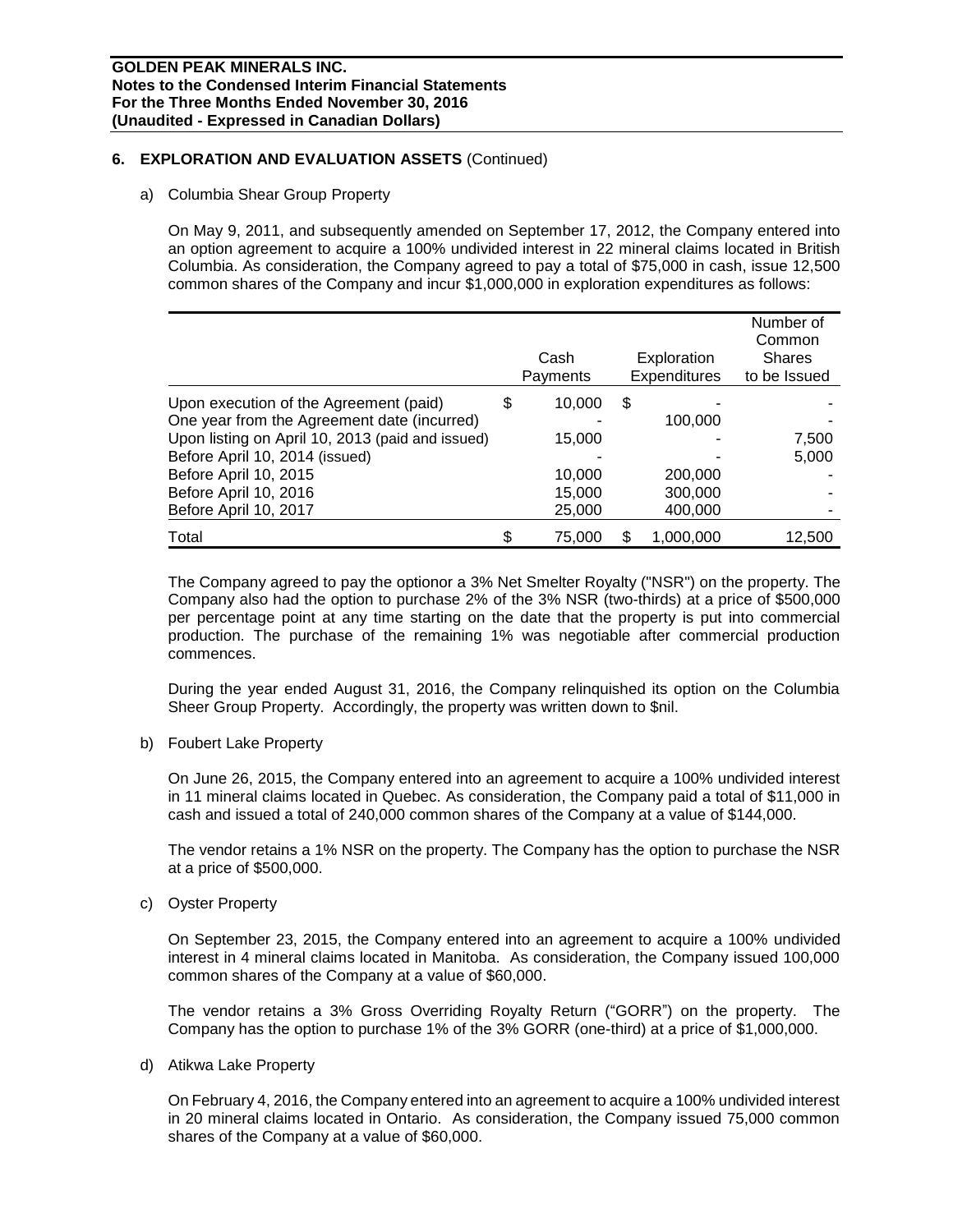#### **6. EXPLORATION AND EVALUATION ASSETS** (Continued)

e) Lac Lapointe Property

On February 15, 2016, the Company entered into an option agreement to acquire a 100% undivided interest in 20 mineral claims located in Quebec. Under the terms of the option agreement, the Company can earn a 100% interest by making payments as follows:

- Issuing 132,500 common shares of the Company upon approval by the TSX-V (issued and valued at \$92,750);
- Cash payment of \$40,000 on or before August 15, 2017; and
- Cash payment of \$100,000 on or before February 15, 2019.

The vendor retains a 2% GORR on the property. The Company has the option to purchase 1% of the 2% GORR (one-half return) at a price of \$1,000,000.

f) Grenfell Property

On October 13, 2016, the Company entered into an option agreement to acquire the Grenfell Property located in Ontario.

Under the terms of the option agreement, the Company can earn a 100% interest by making payments as follows:

- Issuing 250,000 common shares of the Company (issued and valued at \$110,000) and making a cash payment of \$50,000 (paid) upon approval by the TSX-V;
- Issuing 250,000 common shares of the Company and making a cash payment of \$50,000 by October 26, 2017;
- Issuing 250,000 common shares of the Company and making a cash payment of \$50,000 by October 26, 2018; and
- Issuing 250,000 common shares of the Company and making a cash payment of \$50,000 by October 26, 2019.

In the event of a minimum discovery of 1,000,000 ounces of gold or gold equivalent resource, the Company will pay a bonus of \$1,000,000 to the optionor upon completion of a National Instrument 43-101 compliant report.

The original vendor retains a 2% NSR on the property. The Company has the option to purchase 1% of the 2% NSR (one-half) at a price of \$1,000,000.

g) Heikki Property

On October 28, 2016, the Company entered into four option agreements to acquire the Esa, Kulta, Seija and Soturi properties, collectively the Heikki Property, located in Ontario.

Under the terms of the option agreement, the Company can earn a 100% interest by making payments as follows:

- Issuing 2,600,000 common shares of the Company (issued and valued at \$1,040,000) and making a cash payment of \$105,000 (paid subsequent to November 30, 2016) upon approval by the TSX-V;
- Issuing 3,100,000 common shares of the Company by November 17, 2017; and
- Issuing 1,750,000 common shares of the Company by November 17, 2018.

The vendors retain a 3% NSR on the property. The Company has the option to purchase 1% of the 3% NSR (one-third) at a price of \$500,000.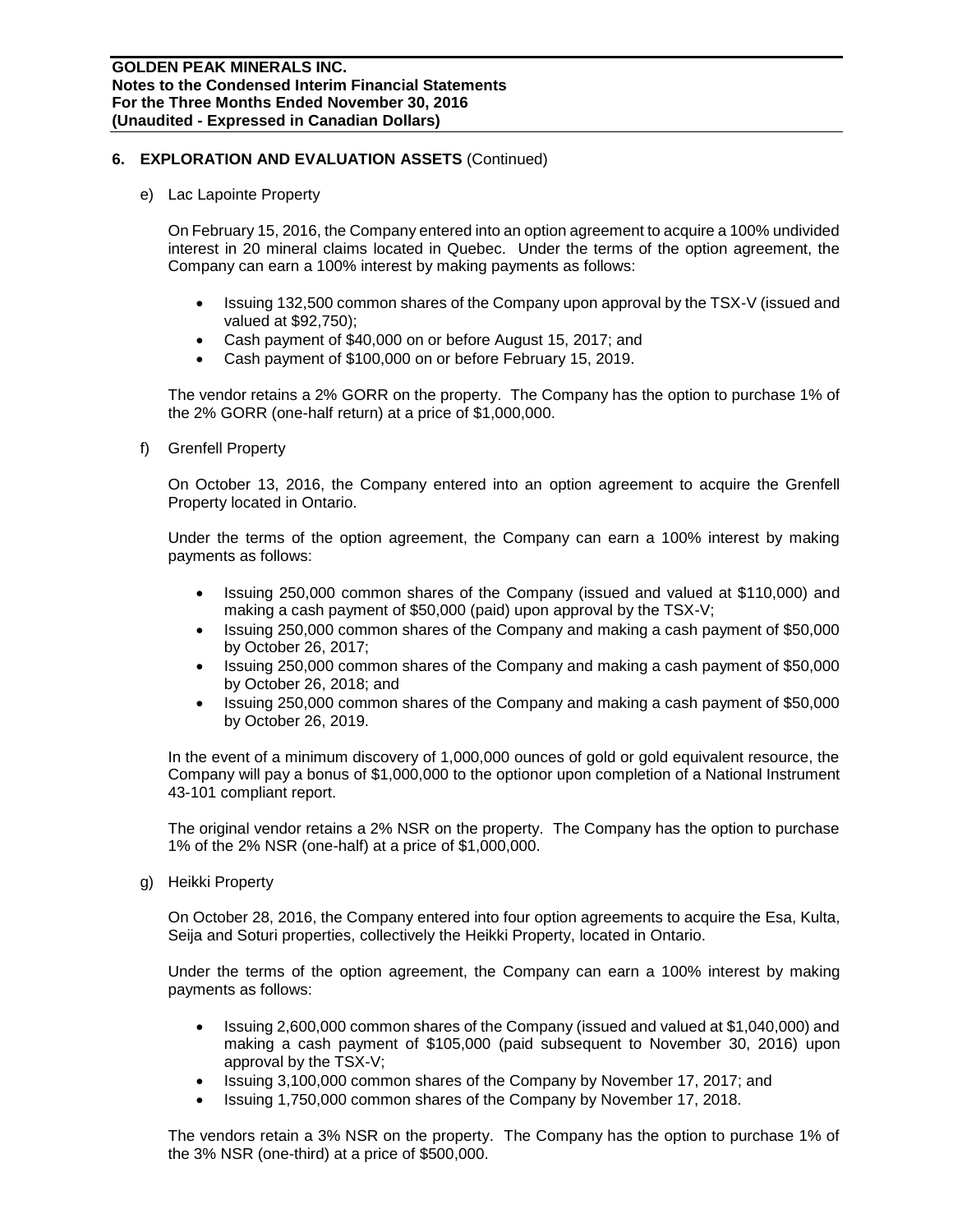#### **7. RELATED PARTY BALANCES AND TRANSACTIONS**

These amounts of key management compensation are included in the amounts shown on the statements of comprehensive loss:

|                 | <b>Three Months</b><br><b>Ended</b><br>November 30,<br>2016 |   | <b>Three Months</b><br><b>Ended</b><br>November 30,<br>2015 |
|-----------------|-------------------------------------------------------------|---|-------------------------------------------------------------|
| Management fees | \$.<br>28.250                                               | S | 15,000                                                      |

Key management includes directors and officers of the Company, including the Chief Executive Officer and Chief Financial Officer.

During the three months ended November 30, 2016, the Company paid \$16,000 for consulting fees to companies controlled by directors, \$nil (2015 - \$4,800) for professional fees to a company controlled by a director and \$nil (2015 - \$4,500) in rent to companies controlled by directors.

As at November 30, 2016, included in accounts payable and accrued liabilities is \$nil (August 31, 2016 - \$126,789) due to directors and officers of the Company and companies controlled by directors of the Company. These amounts are unsecured, non-interest bearing and have no fixed terms of repayment.

## **8. SHARE CAPITAL**

a) Authorized

The Company is authorized to issue an unlimited number of common shares without par value.

b) Issued and outstanding

#### **During the three months ended November 30, 2016**

On September 26, 2016, the Company completed a non-brokered private placement for gross proceeds of \$499,999. The Company issued 4,166,658 units at a price of \$0.12 per unit. Each unit consisted of one common share of the Company and one share purchase warrant. Each warrant entitles the holder to acquire one common share of the Company at an exercise price of \$0.20 for a period of two years. The Company incurred share issue costs of \$3,483.

On October 26, 2016, the Company settled accounts payable and accrued liabilities of \$50,300 by issuing 9,259 common shares and 177,037 units, each unit consisting of one common share and one non-transferable warrant of the Company. Each warrant entitles the holder to acquire one common share of the Company at an exercise price of \$0.36 for a period of four years. The fair value of the common shares issued was \$4,074 and the fair value of the units issued was \$153,559. Accordingly, the Company realized a loss on settlement of accounts payable of \$107,333. The fair value of the warrants included in the units was calculated using the Black-Scholes option pricing model with the following assumptions: expected life of 4 years; risk-free interest rate of 0.62%; annualized volatility of 214%; dividend yield of zero; and stock price at date of grant of \$0.44. The Company used historical volatility to estimate the volatility of the share price.

On October 26, 2016, the Company issued 250,000 common shares valued at \$110,000 for the acquisition of the Grenfell Property (Note 6(f)).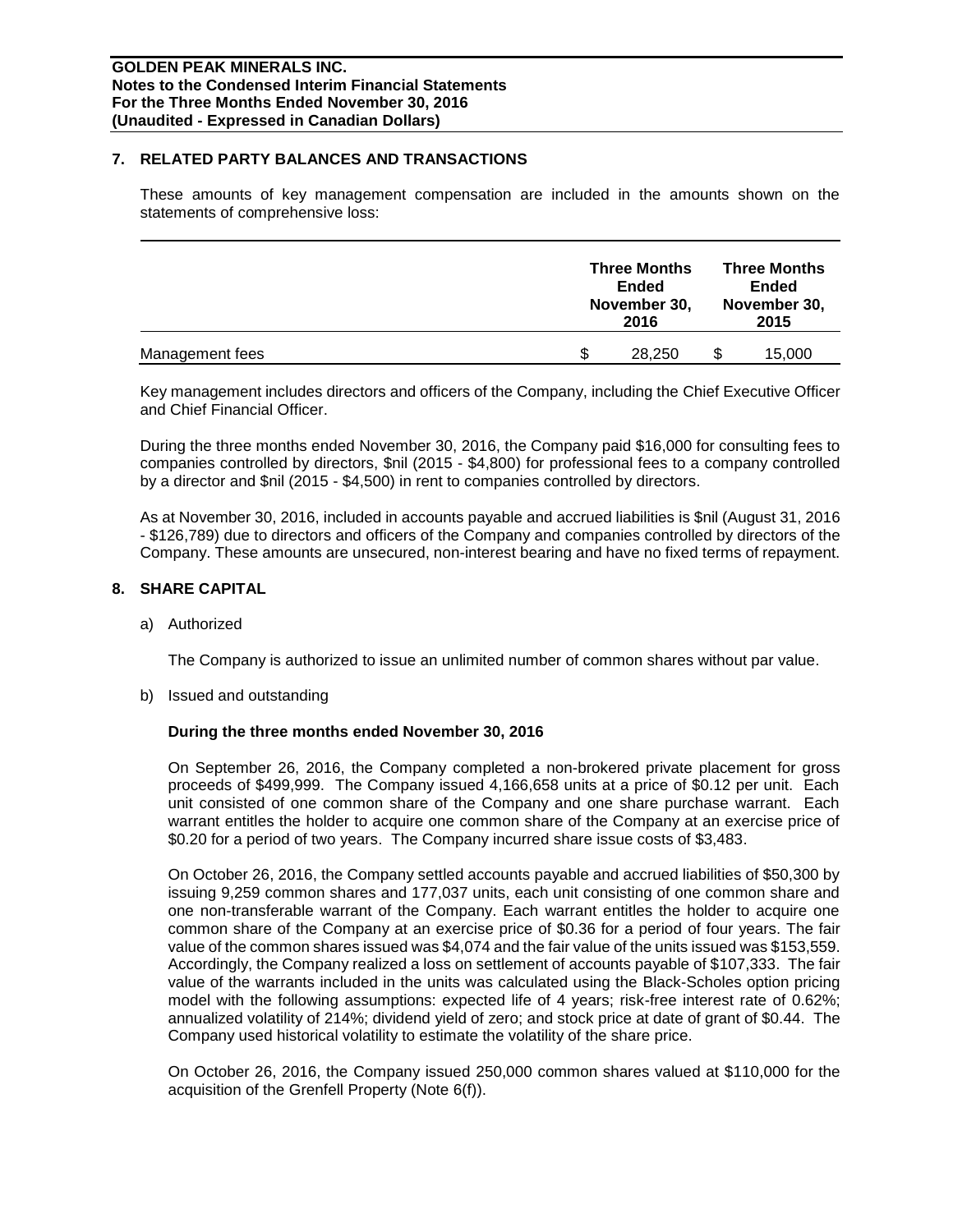#### **8. SHARE CAPITAL** (Continued)

b) Issued and outstanding (continued)

On November 17, 2016, the Company issued 2,600,000 common shares valued at \$1,040,000 for the acquisition of the Heikki Property (Note 6(g)).

#### **During the year ended August 31, 2016**

On December 24, 2015, the Company completed a non-brokered private placement for gross proceeds of \$110,000. The Company issued 157,142 flow-through units at a price of \$0.70 per unit. Each unit consisted of one flow-through common share of the Company and one-half of one share purchase warrant. Each warrant entitles the holder to acquire one non-flow-through common share of the Company at an exercise price of \$1.20 for a period of one year.

The premium paid by investors on the flow-through units was calculated as \$nil per share. Accordingly, no other liability was recorded.

The Company paid finders fees of \$19,300 and issued 12,571 finder's warrants valued at \$7,203 (Note 8(c)) and entitling the holder to acquire one non-flow-through common share of the Company at an exercise price of \$0.70 for a period of three years.

On February 10, 2016, the Company issued 75,000 common shares valued at \$60,000 for the acquisition of the Atikwa Lake Property (Note 6(d)).

On February 19, 2016, the Company issued 132,500 common shares valued at \$92,750 for the acquisition of the Lac Lapointe Property (Note 6(e)).

On May 4, 2016, the Company issued 100,000 common shares valued at \$60,000 for the acquisition of the Oyster Property (Note 6(c)).

On July 7, 2016, the Company completed a non-brokered private placement for gross proceeds of \$75,000. The Company issued 150,000 common shares of the Company at a price of \$0.50 per share.

c) Warrants

Warrant transactions and the number of warrants outstanding are summarized as follows:

|                                  |                       | <b>Three Months Ended</b><br><b>November 30, 2016</b> |                       | Year Ended August 31, 2016            |
|----------------------------------|-----------------------|-------------------------------------------------------|-----------------------|---------------------------------------|
|                                  | Number of<br>Warrants | Weighted<br>Average<br><b>Exercise Price</b>          | Number of<br>Warrants | Weighted<br>Average Exercise<br>Price |
| Outstanding, beginning of period | 258,002               | \$1.69                                                | 166,860               | \$1.50                                |
| Issued                           | 4,343,695             | 0.21                                                  | 91.142                | 1.13                                  |
| Expired                          | (166, 860)            | 2.00                                                  |                       |                                       |
| Outstanding, end of period       | 4,434,837             | \$1.69                                                | 258,002               | \$ 1.69                               |

The following warrants were outstanding and exercisable at November 30, 2016: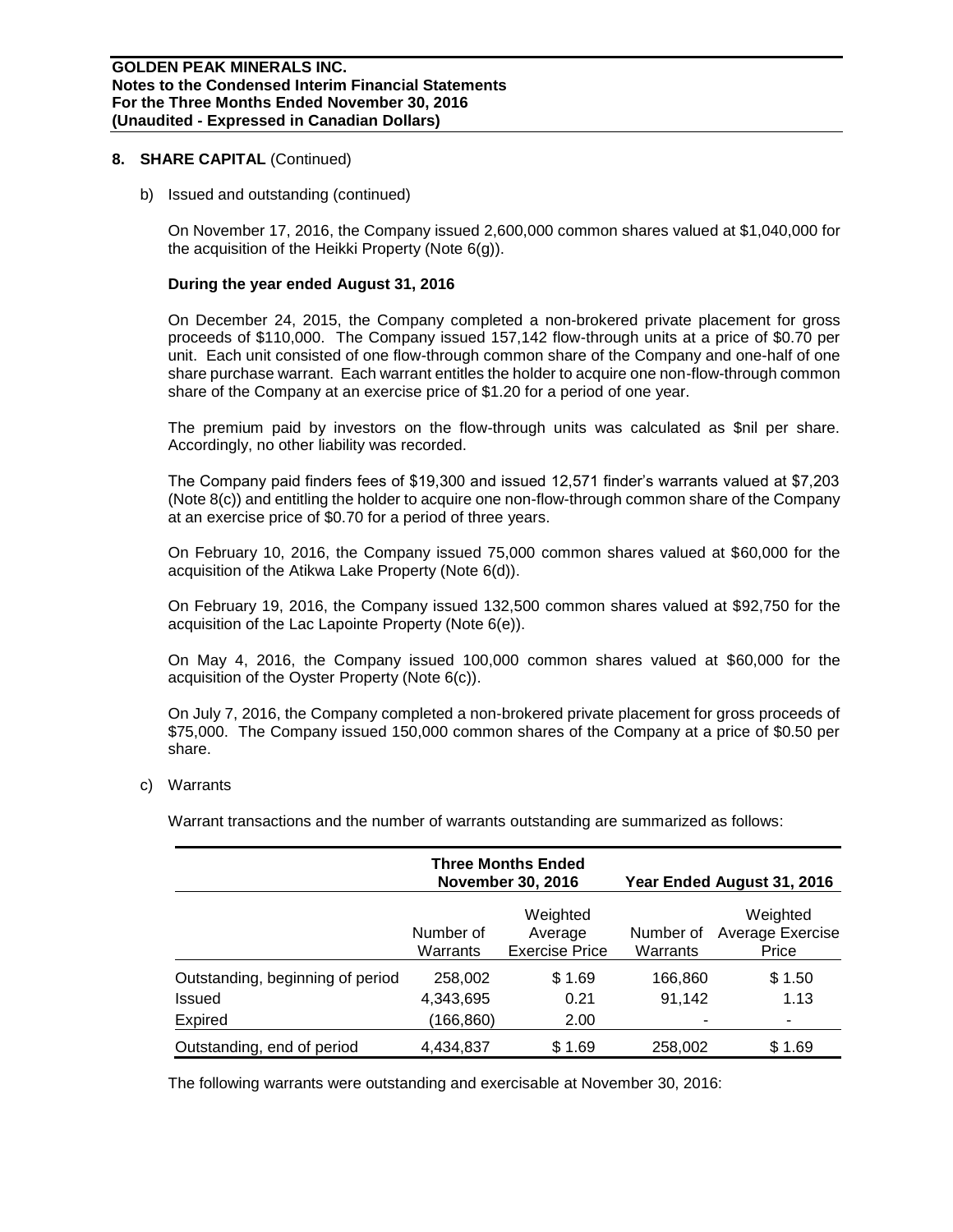## **8. SHARE CAPITAL** (Continued)

c) Warrants (continued)

| <b>Expiry Date</b>  | <b>Weighted Average</b><br><b>Remaining Contractual</b><br>Life in Years | <b>Exercise Price</b> | Warrants  |
|---------------------|--------------------------------------------------------------------------|-----------------------|-----------|
|                     |                                                                          |                       |           |
| December 24, 2016** | 0.07                                                                     | \$1.20                | 78,571    |
| September 26, 2018  | 1.82                                                                     | \$0.20                | 4,166,658 |
| December 24, 2018   | 2.07                                                                     | \$0.70                | 12,571    |
| October 26, 2020    | 3.91                                                                     | \$0.36                | 177,037   |
|                     | 1.87                                                                     |                       | 4,434,837 |

\*\*Expired unexercised subsequent to November 30, 2016.

The Company applies the fair value method using the Black-Scholes option pricing model in accounting for its finder's warrants granted. The fair value of each finder's warrant grant was calculated using the following weighted average assumptions:

|                                        | <b>Three Months Ended</b><br><b>November 30, 2016</b> | <b>Year Ended</b><br><b>August 31, 2016</b> |
|----------------------------------------|-------------------------------------------------------|---------------------------------------------|
| Expected life (years)                  | N/A                                                   | 3.00                                        |
| Risk-free interest rate                | N/A                                                   | 0.50%                                       |
| Expected annualized volatility         | N/A                                                   | 235%                                        |
| Dividend yield                         | N/A                                                   | N/A                                         |
| Stock price at grant date              | N/A                                                   | \$0.60                                      |
| Exercise price                         | N/A                                                   | \$0.70                                      |
| Weighted average grant date fair value | N/A                                                   | \$0.57                                      |

Option pricing models require the input of highly subjective assumptions regarding volatility. The Company has used historical volatility to estimate the volatility of the share price.

#### d) Stock options

The Company adopted a Stock Option Plan (the "Plan") to grant incentive stock options to directors, officers, employees and consultants. Under the plan, the aggregate number of common shares which may be subject to option at any one time may not exceed 10% of the issued common shares of the Company as of that date including options granted prior to the adoption of the Plan. Options granted may not exceed a term of 10 years, and the term will be reduced to one year following the date of death of the optionee. All options vest when granted unless they are otherwise specified by the Board of Directors or if they are granted for investor relations activities. Options granted for investor relations activities vest over a 12-month period with no more than 25% of the options vesting in any three-month period.

Stock option transactions and the number of stock options outstanding under the Company's stock option plan are summarized as follows: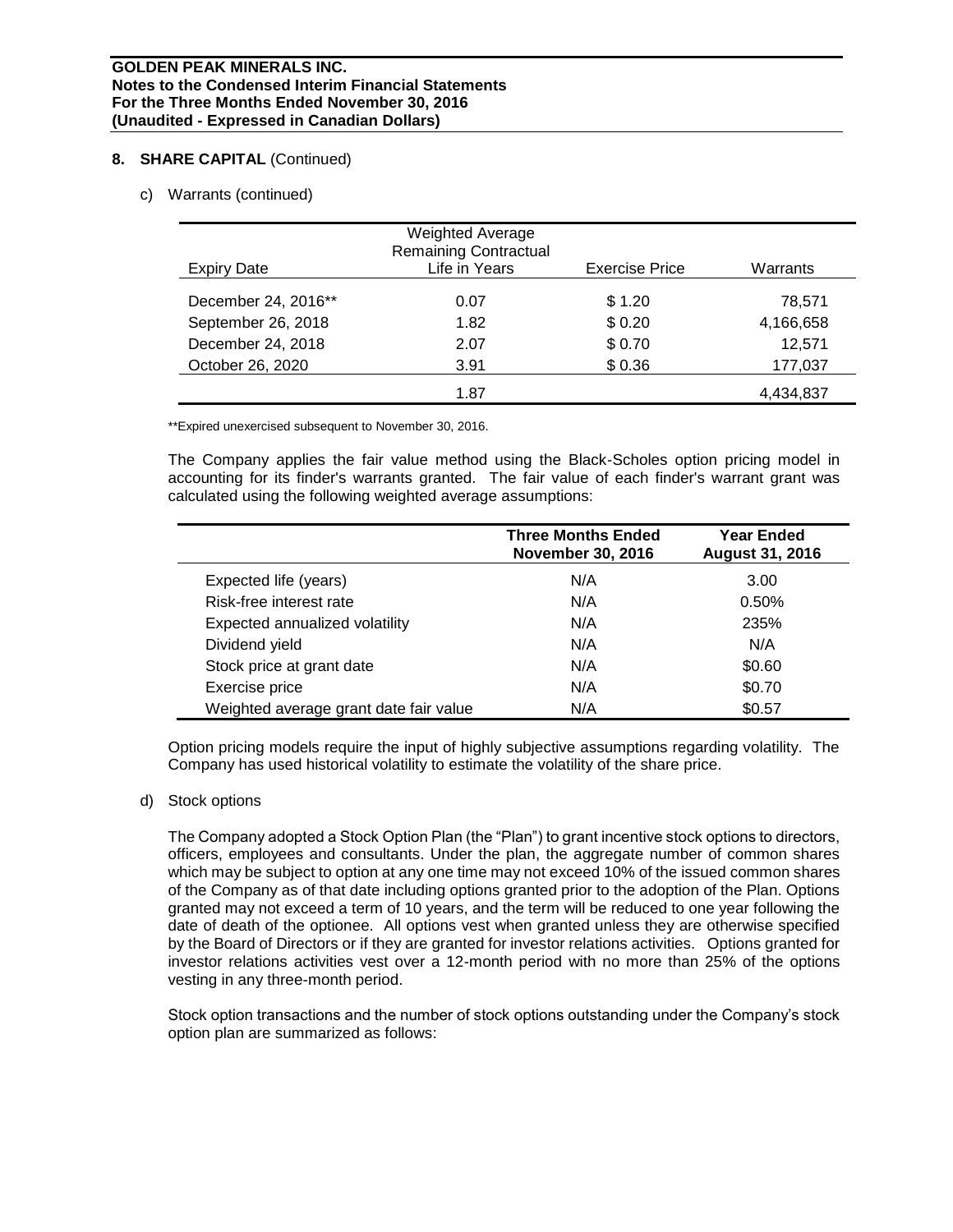# **8. SHARE CAPITAL** (Continued)

d) Stock options (continued)

|                                  | <b>Three Months Ended</b><br><b>November 30, 2016</b> |                     | <b>Year Ended</b><br><b>August 31, 2016</b> |                     |
|----------------------------------|-------------------------------------------------------|---------------------|---------------------------------------------|---------------------|
|                                  |                                                       | Weighted<br>Average |                                             | Weighted<br>Average |
|                                  | Number of<br>Options                                  | Exercise<br>Price   | Number of<br>Options                        | Exercise<br>Price   |
| Outstanding, beginning of period | 16,000                                                | \$1.50              | 37,000                                      | \$1.50              |
| Expired                          | (16,000)                                              | 1.50                | (21,000)                                    | 1.50                |
| Granted                          | 152,000                                               | 0.20                |                                             |                     |
| Outstanding, end of period       | 152,000                                               | \$0.20              | 16,000                                      | \$1.50              |

The following options were outstanding and exercisable at November 30, 2016:

| Expiry Date       | Weighted<br>Average<br>Remaining<br><b>Contractual Life</b><br>in Years | <b>Exercise Price</b> | Outstanding | Exercisable |
|-------------------|-------------------------------------------------------------------------|-----------------------|-------------|-------------|
| September 7, 2017 | 0.77                                                                    | \$0.20                | 152,000     | 152,000     |

The Company applies the fair value method using the Black-Scholes option pricing model in accounting for its stock options granted. The fair value of each stock option grant was calculated using the following weighted average assumptions:

|                                        | <b>Three Months Ended</b><br><b>November 30, 2016</b> | <b>Year Ended</b><br><b>August 31, 2016</b> |
|----------------------------------------|-------------------------------------------------------|---------------------------------------------|
| Expected life (years)                  | 1.00                                                  | N/A                                         |
| Risk-free interest rate                | 0.54%                                                 | N/A                                         |
| Expected annualized volatility         | 130%                                                  | N/A                                         |
| Dividend yield                         | N/A                                                   | N/A                                         |
| Stock price at grant date              | \$0.18                                                | N/A                                         |
| Exercise price                         | \$0.20                                                | N/A                                         |
| Weighted average grant date fair value | \$0.08                                                | N/A                                         |

Option pricing models require the input of highly subjective assumptions regarding volatility. The Company has used historical volatility to estimate the volatility of the share price.

## **9. FINANCIAL INSTRUMENTS**

The Company's financial instruments include cash and accounts payable. Cash is classified as FVTPL. Accounts payable is classified as other financial liabilities. The carrying value of these instruments approximates their fair values due to the relatively short periods to maturity of these instruments.

The following table sets forth the Company's financial assets measured at fair value by level within the fair value hierarchy as follows: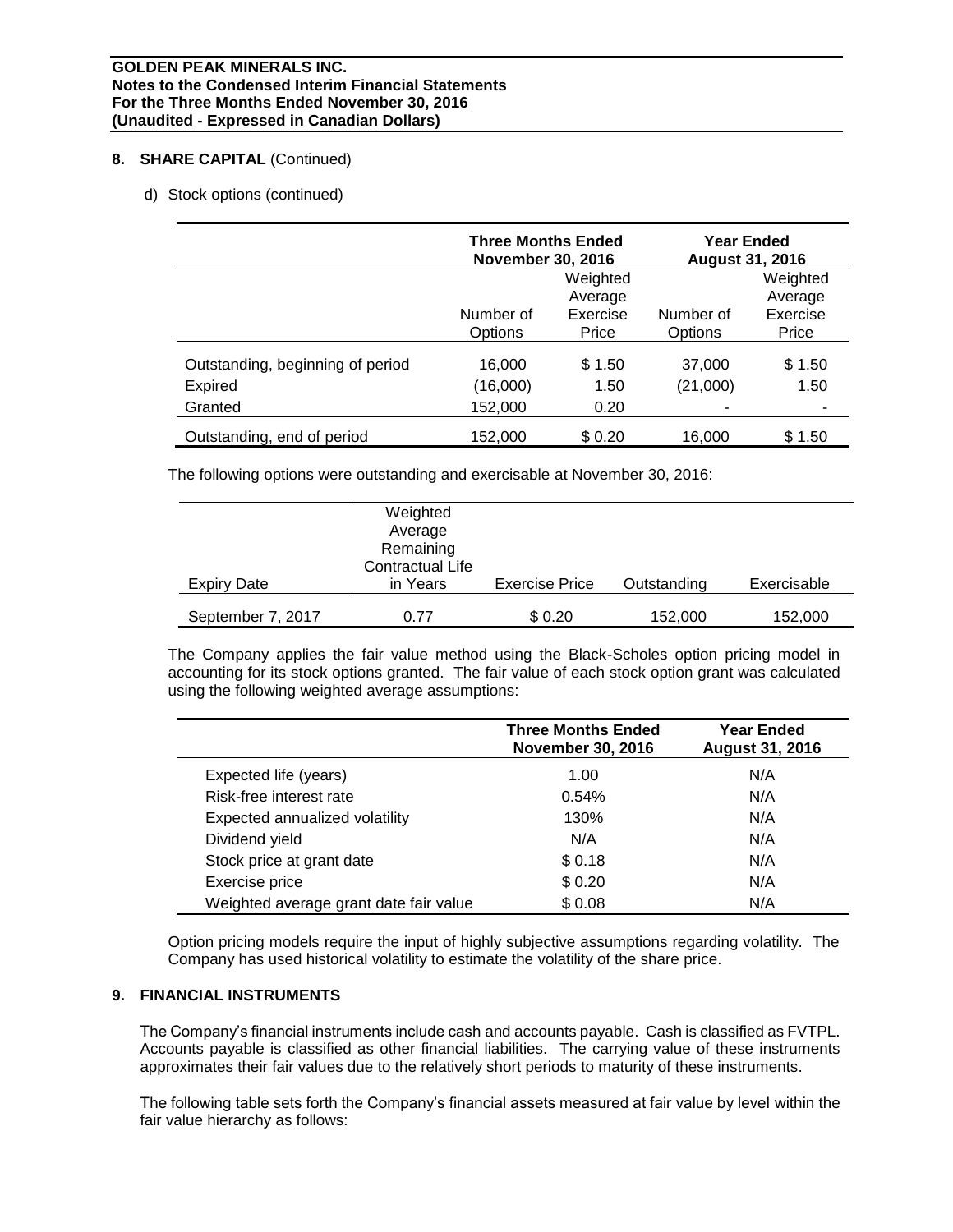#### **9. FINANCIAL INSTRUMENTS** (Continued)

| <b>November 30, 2016</b> | Level 1     | Level 2 | Level 3 | <b>Total</b> |
|--------------------------|-------------|---------|---------|--------------|
| Cash                     | 49,173<br>S | S       | S<br>-  | 49,173<br>Ж  |
| <b>August 31, 2016</b>   | Level 1     | Level 2 | Level 3 | <b>Total</b> |
| Cash                     | 170         | S.<br>۰ | £.<br>۰ | \$<br>170    |

#### **Financial risk management objectives and policies**

The risks associated with these financial instruments and the policies on how to mitigate these risks are set out below. Management manages and monitors these exposures to ensure appropriate measures are implemented on a timely and effective manner.

a) Credit risk

Credit risk is the risk of an unexpected loss if a customer or third party to a financial instrument fails to meet its contractual obligations. Financial instruments that potentially subject the Company to concentrations of credit risks consist principally of cash. To minimize the credit risk on cash, the Company places the instrument with a major Canadian financial institution.

b) Liquidity risk

The Company manages liquidity risk by maintaining a balance between continuity of funding and flexibility through the use of borrowings. Management closely monitors the liquidity position and expects to have adequate sources of funding to finance the Company's projects and operations. As at November 30, 2016, the Company had cash of \$49,173 (August 31, 2016 - \$170) to settle accounts payable of \$160,212 (August 31, 2016 - \$279,002) which fall due for payment within twelve months of the statement of financial position date. All of the liabilities presented as accounts payable are due within 30 days of the reporting date.

The Company intends to address its working capital deficiency private placement financings.

c) Market risk

Market risk is the risk that changes in market prices, such as foreign exchange rates and interest rates will affect the Company's income or the value of its holdings of financial instruments. The objective of market risk management is to manage and control market risk exposures within acceptable parameters, while optimizing the return on capital.

- *i) Currency risk -* The Company's expenses are denominated in Canadian dollars. The Company's corporate office is based in Canada and current exposure to exchange rate fluctuations is minimal. The Company does not have any significant foreign currency denominated monetary assets or liabilities.
- *ii) Interest rate risk -* The Company is exposed to interest rate risk on the variable rate of interest earned on bank deposits. The fair value interest rate risk on bank deposits is insignificant as the deposits are short-term. The Company has not entered into any derivative instruments to manage interest rate fluctuations. The Company has no interest-bearing financial liabilities.
- *iii) Other price risk -* Other price risk is the risk that the fair value or future cash flows of a financial instrument will fluctuate due to changes in market prices, other than those arising from interest rate risk. The Company does not have significant exposure to this risk.